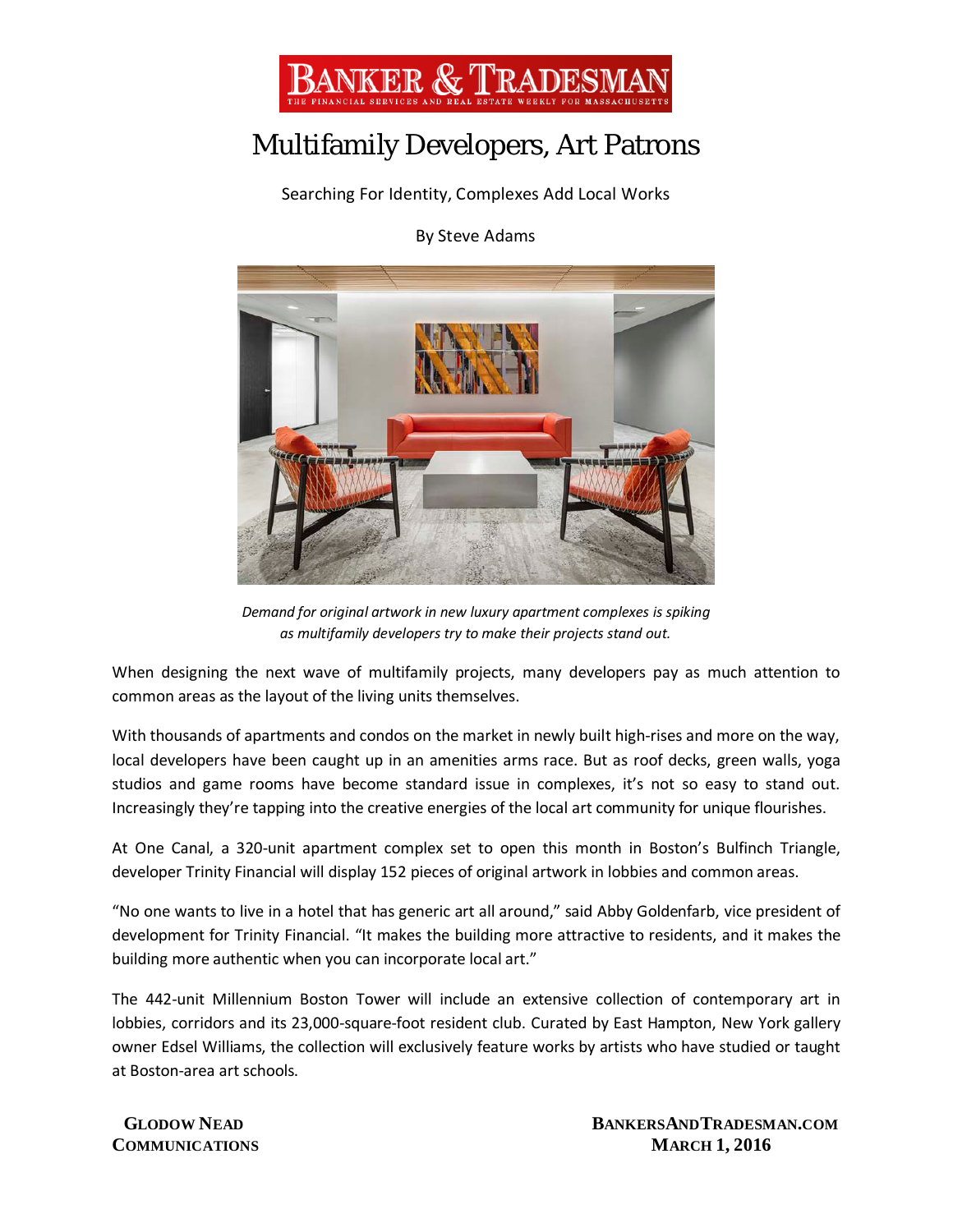"Many of these artists have been students and teachers of each other. These significant relationships are set forth in this permanent collection for the first time in the history of Boston," developer Millennium Partners said in a statement.

## Connecting Landlords And Artists

The search for differentiators has provided a growth opportunity for Boston-based companies like Boston Art Inc. and Turning Art, which maintain relationships with local artists groups and work with developers, property managers and brokerages nationwide.

John Kirby has been supplying art to commercial landlords for 30 years, first with his firm Boston Corporate Art, and since 2001, its successor, Boston Art Inc. The company provides full-service art installation services, with a team of four art consultants and a frame shop that provides installation services.

Although the company's motto is "Art for all settings," the bulk of the business is coming from the booming luxury apartment segment.

"We've been drawn into multifamily because so much of it's being developed in Boston and beyond," said Kirby, whose clients include a who's-who of active local developers including Skanska USA, Related Beal, Davis Cos. and National Development. "The art really bridges the chasm of what's hip to youngsters and what connects with the past. Mainly it's contemporary. But if they want ships on the harbor, we've got them."

Pieces range from \$200 to as high as \$28,000, with the majority of artwork in the \$3,500 range, Kirby said.

Kirby has developed relationships with a network of artists and brokers across the country over the past three decades. Boston Art refreshes its pipeline with visits to national art fairs, including Art Basel Miami, and open studios.

FP3, a loft condo complex developed by Berkeley Investments in Fort Point, incorporated a 2-story art gallery when it opened in 2008 and partnered with James Hull, founder of the Green Street Gallery in Jamaica Plain, to host solo exhibitions by local artists. When development restarted after the recession, projects like the Kensington tower in Downtown Crossing set the tone with textile and salvaged metal sculptures, generating interest among the development community.

"Everybody said, 'Whoa – look at the Kensington!' They're all very collegial, and they see each others' projects," Kirby said.

Jason Gracilieri founded Boston-based TurningArt in 2010 with a Netflix-style business model that gives homeowners and apartment-dwellers a rotating portfolio of artwork on a subscription basis. Since then, the venture-backed company has shifted its focus to commercial real estate.